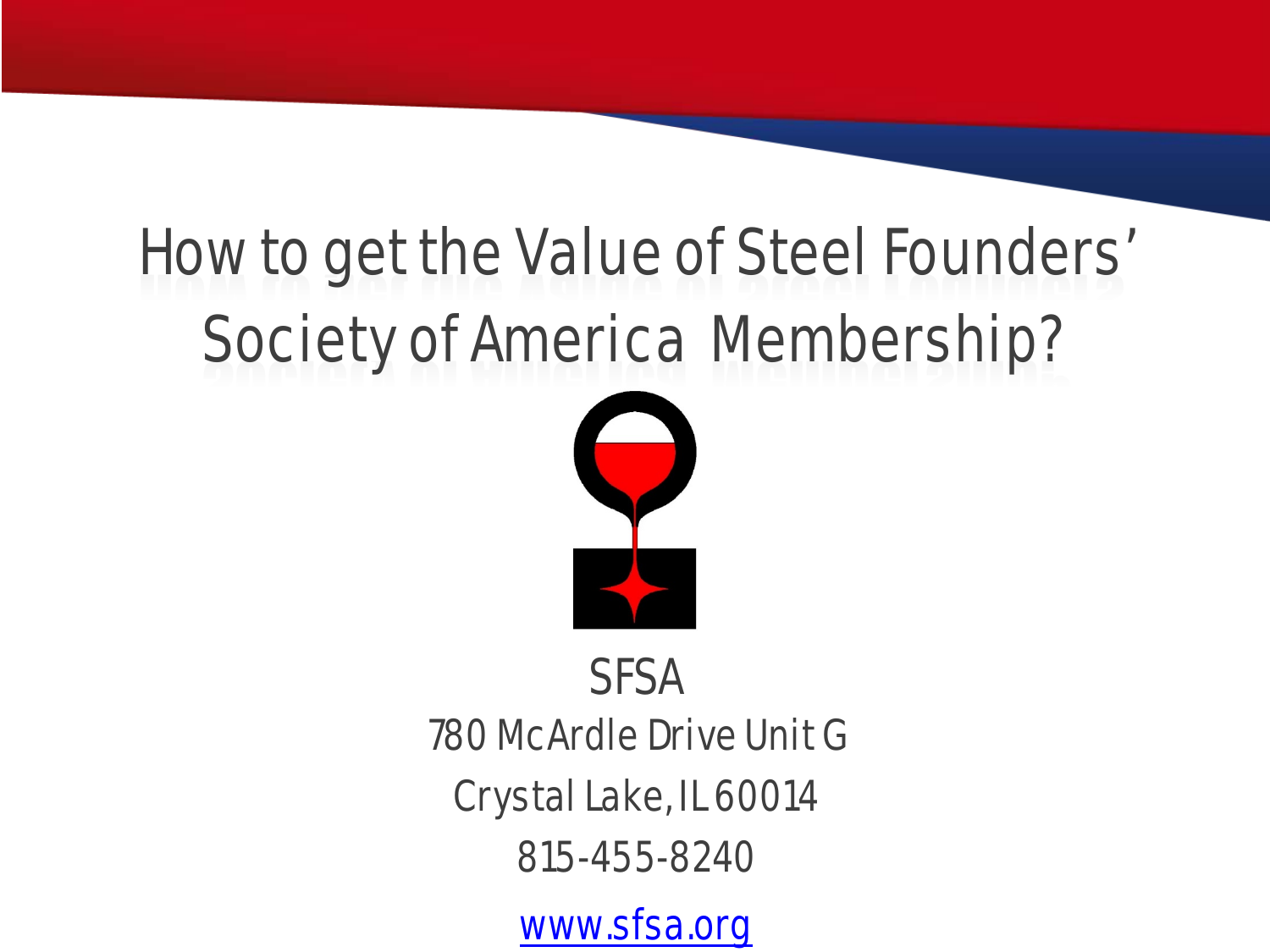

#### SFSA

- **Our society** 
	- Not for profit trade association founded in 1902
	- Membership limited to steel foundries and we are actively recruiting more members from the industry
	- Goal is advance the steel casting industry
- Our members
	- Are all steel casting producers
	- Have a culture of collaboration and innovation
- Our industry
	- $-$  ~1M tons produced
	- About 9M tons worldwide

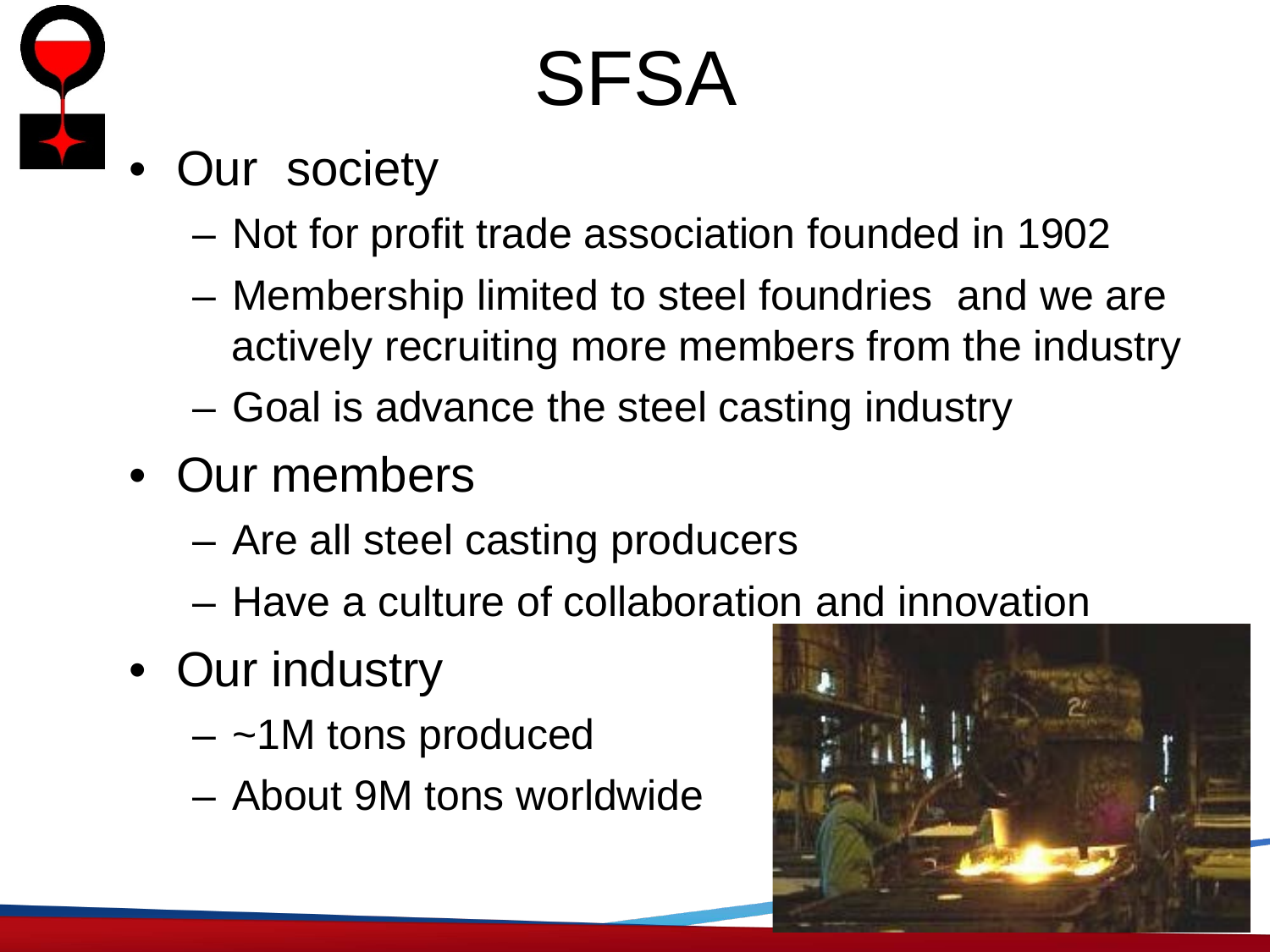

#### Members' Comments

- The technical papers presented at the SFSA T&O Conference in Chicago have been invaluable. I think this is the most valuable part of our membership
- Our company recently began producing castings with much larger section sizes that we had made in the past. As in the past we contacted SFSA for help. They not only provided technical research information, they put us in contact with a network of other members with Heavy section expertise. With this help we made these casting with out a problem
- The SFSA Future Leaders Group benefits people like mepeople who continue to see the amazing growth of this industry through innovation and technology…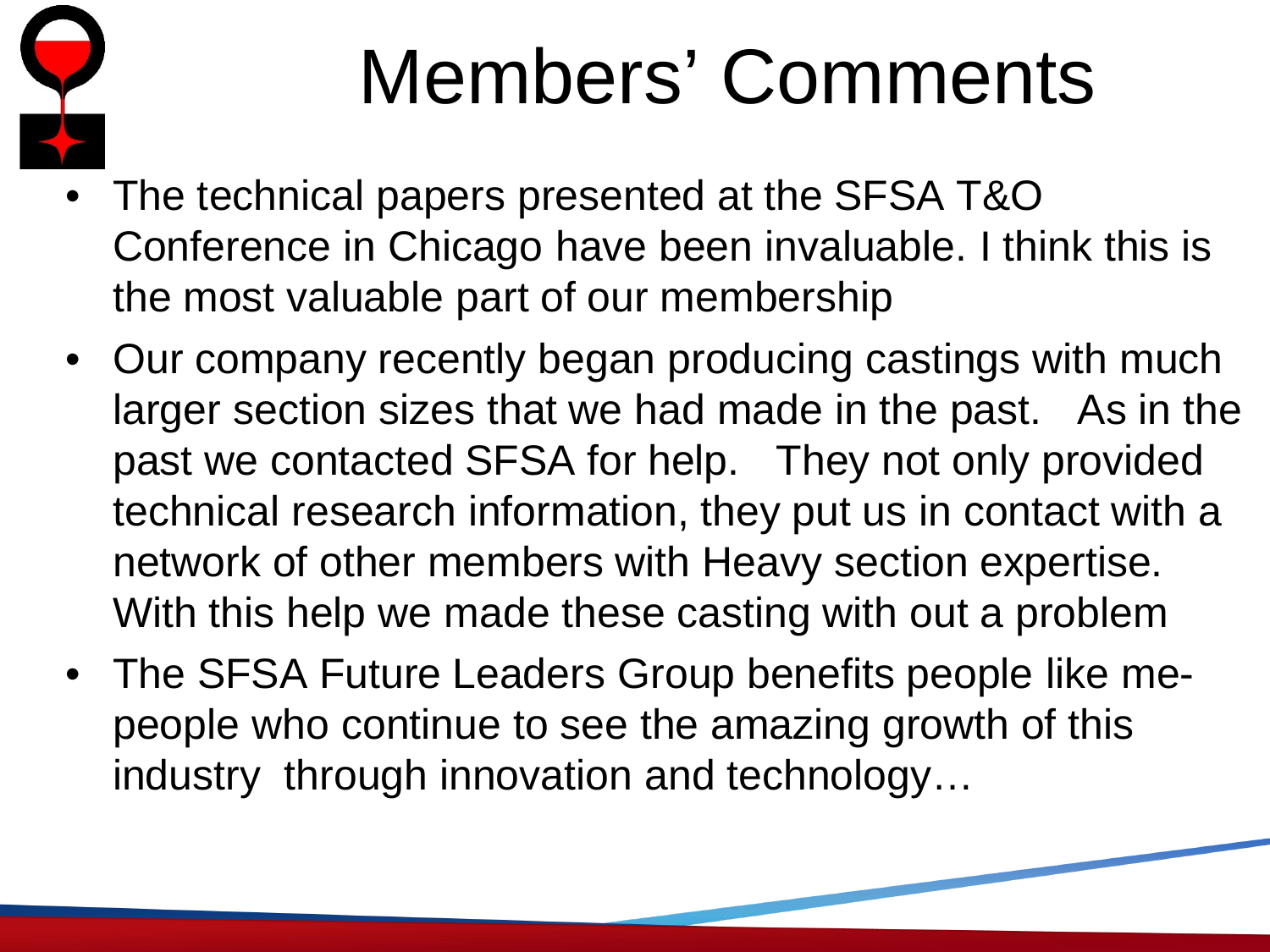

# Biggest Value of SFSA

- For members active in SFSA the biggest value is the ability to network with other members
	- Benchmarking their current practices
	- Sharing innovations and improvements
	- Drawing on the library and expertise of the world experts in steel casting technology
	- Gaining access to up-to-date business information
	- Able to keep up with the state of the market steel casting practices.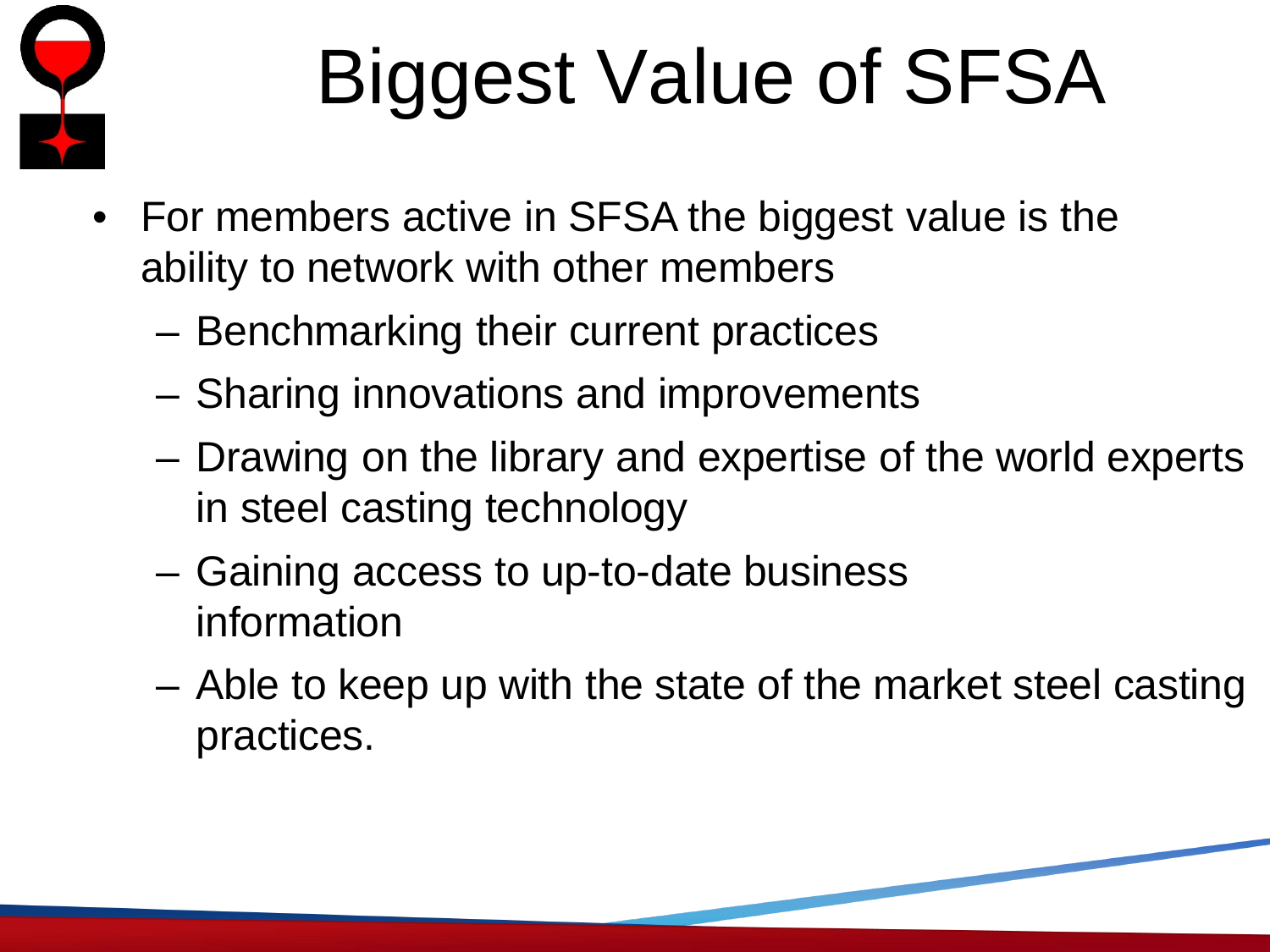

### Member Tours

- Key SFSA values is organized tours of plants
- All members typically invited
- SFSA policy is that if you participate in touring a plant then the host should be allowed to visit your plant
- Product groups/divisions/ and committees meet at plants for about 6-10 tours per year
- Many members allow private tours for other members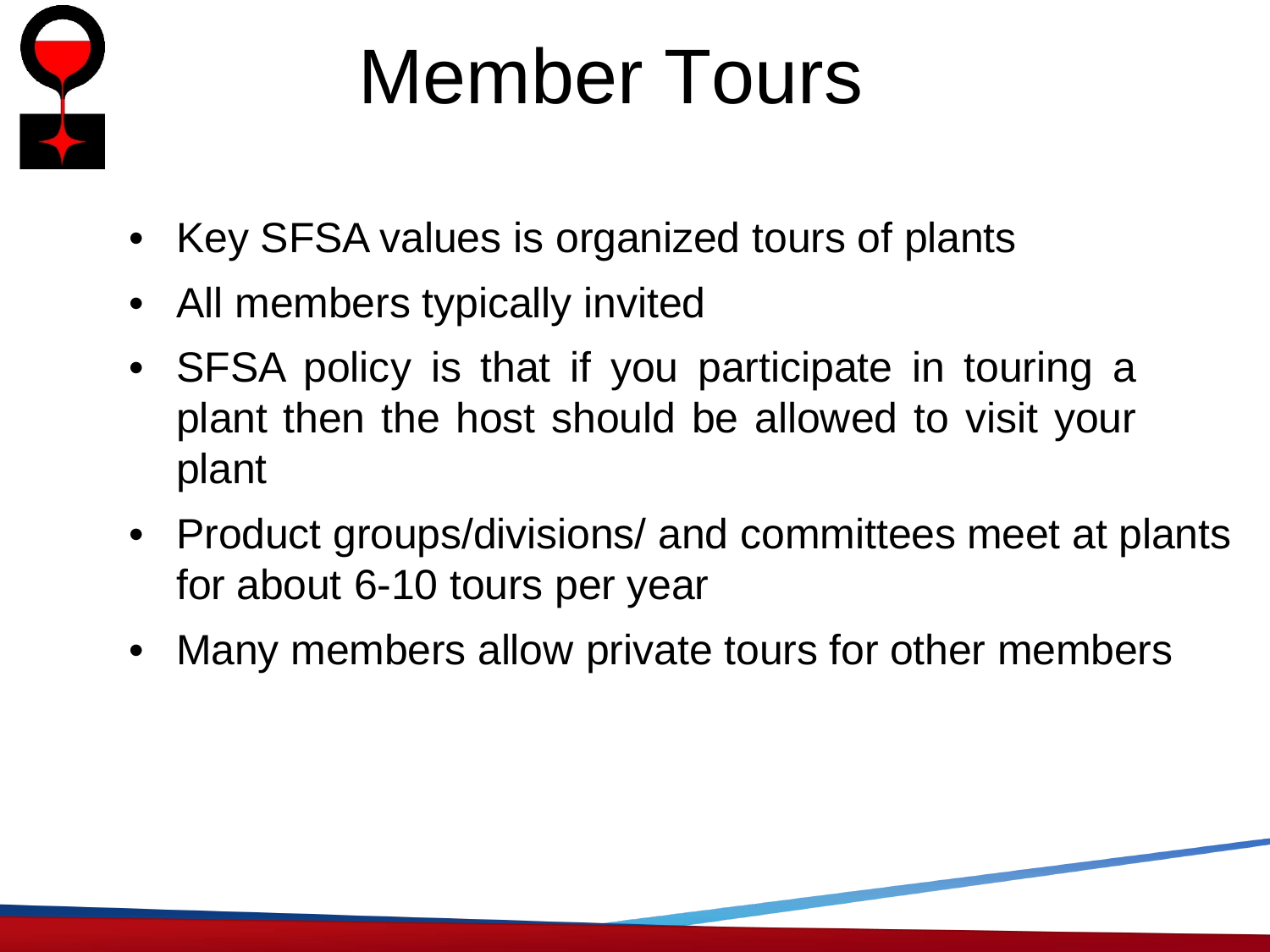

## Problem Solving

- SFSA Technical Service if you have a problem, we can have one of the SFSA researchers investigate the problem at no cost to you
- We can provide then latest and the historical practices and help solve a problem, recommend a procedure, talk to a customer, find a specification,…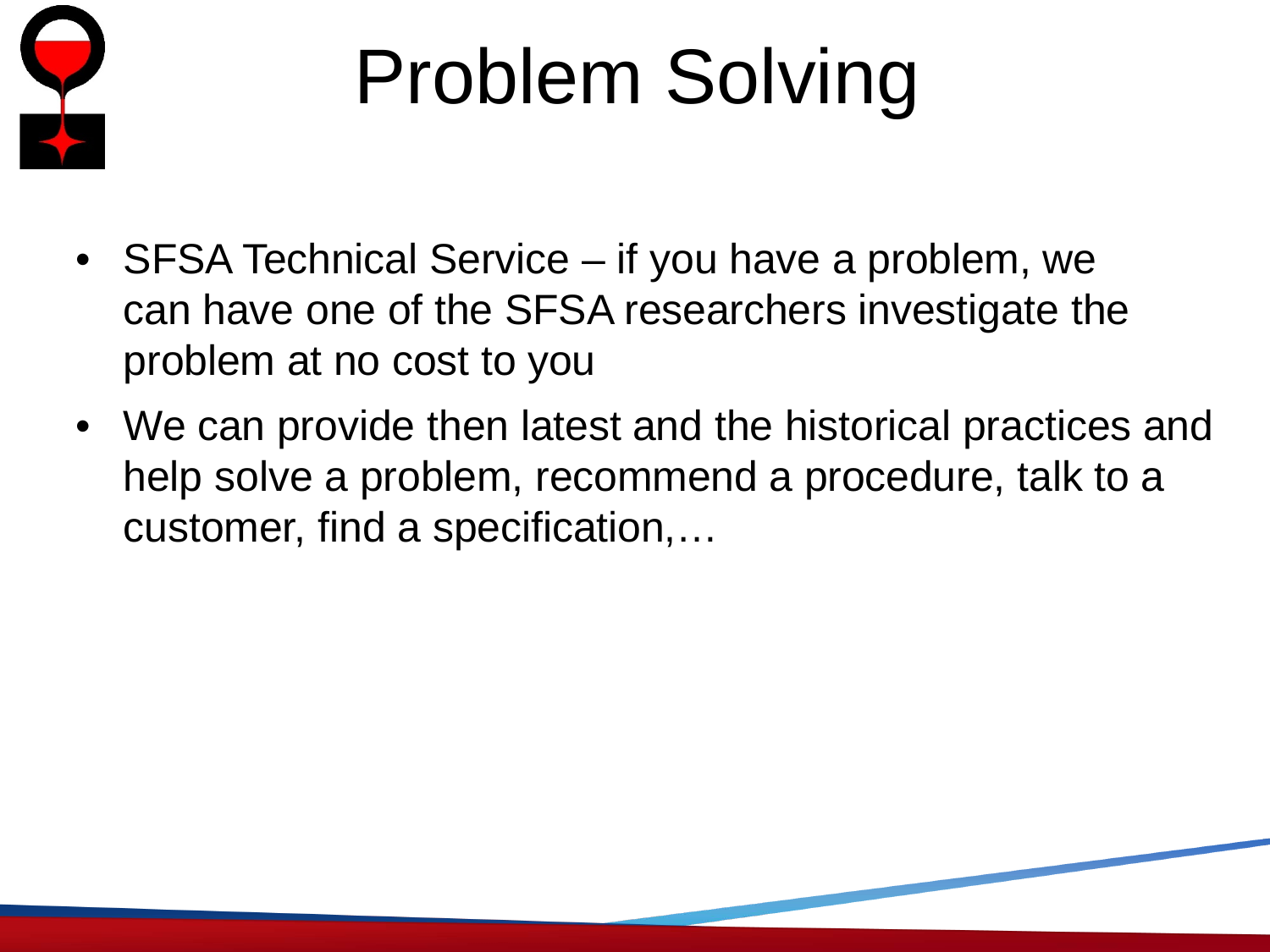

## **Technical Resources Steel Casting Wiki**

*<u><u>Internet die</u>*</u>

*<u>Internet The</u>* 

mind preg

*<u>Aminghand</u>* **S**re

- User-Updatable
- Steel Castings Handbook Contents
- Journal of Steel Castings Research (871 articles)
- Steel Foundry Facts (2,110 papers)



• Technical & Operating Conferences (1,178 papers)

[http://wiki.sfsa.org](http://wiki.sfsa.org/)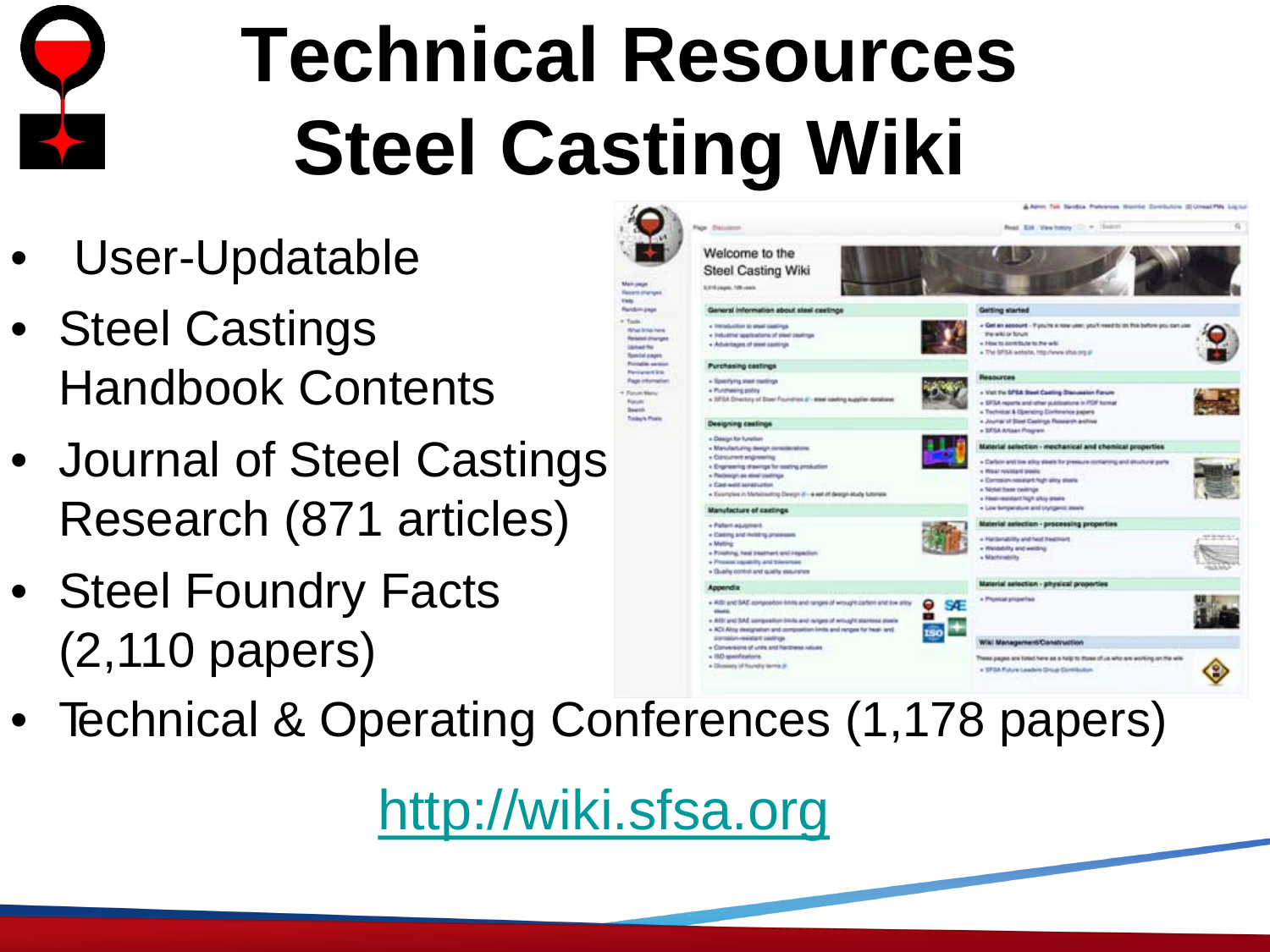

#### **Specifications**

- Specifications Committee meets twice a year at the ASTM A01.18 meeting
- All members should have a representative in ASTM to keep up to date/ get technical information on new alloys and requirements
- SFSA Spec Comm. Is involved in ASTM/ ASME/ISO/API/NACE….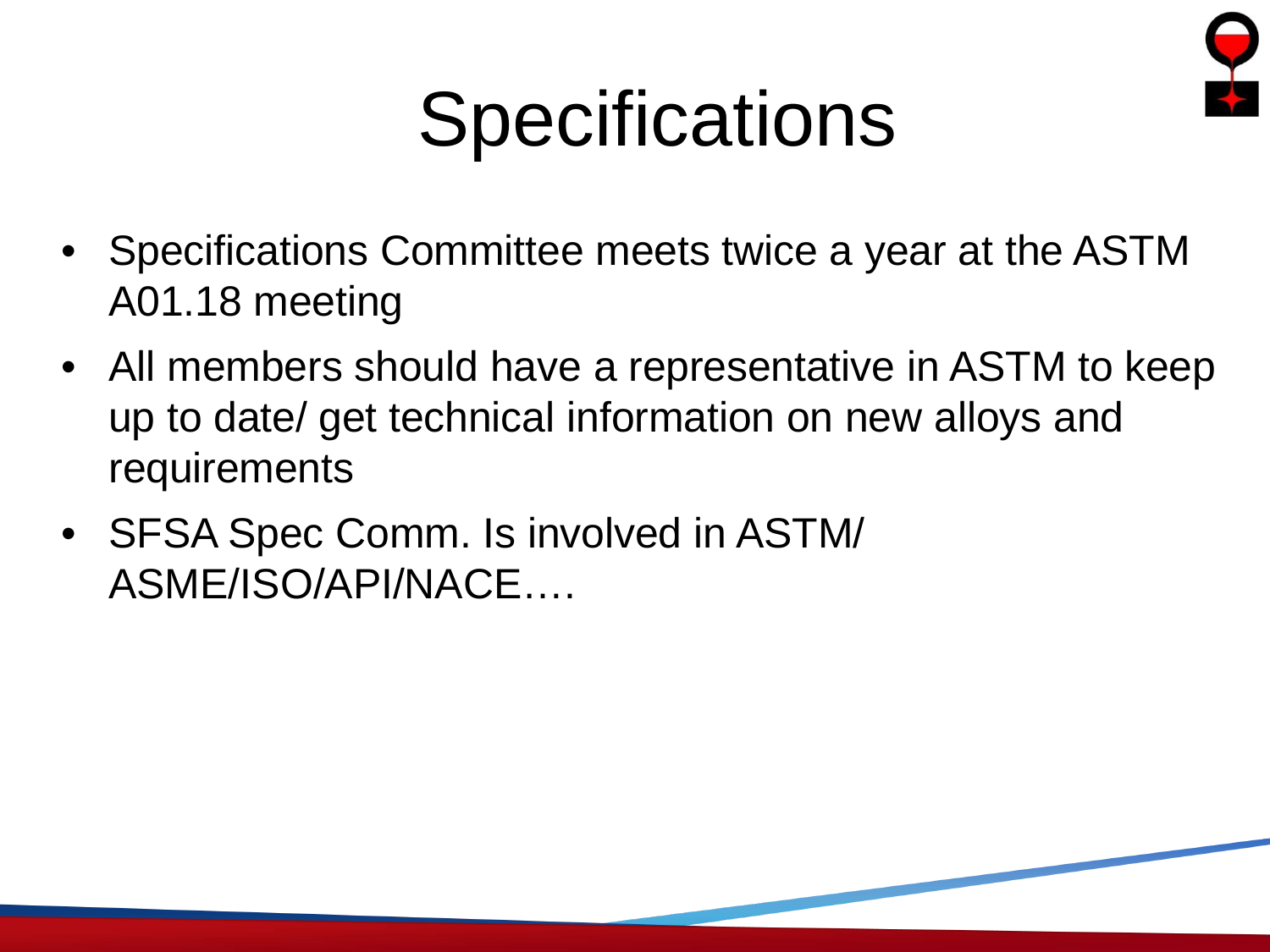

#### Customer Expectations

How do you ensure that your customers do not order a product that cannot be made?

- Negotiate specifications that make sense ASTM
- Negotiate specifications that make sense ISO
- Work with your customer MTI
- Send your people to the ASTM meetings and join the SFSA Specifications Committee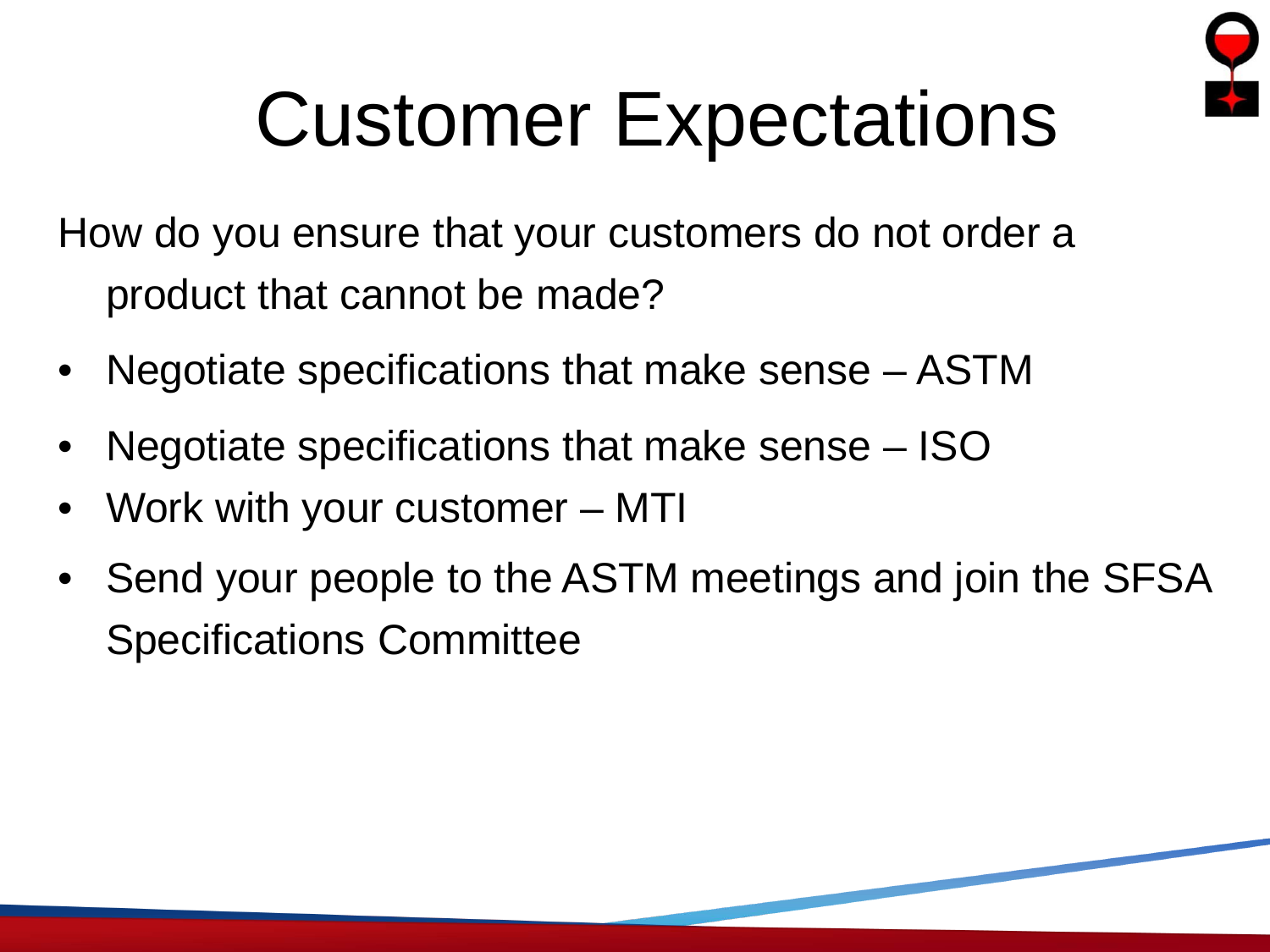

### Marketing Committee

- Any member can join
- Meets three times a year
- Prepares annual forecast
- Identifies new market potentials
- Develops sales force with network of contacts and knowledge of steel foundry marketing and sales practices

*The function of the Marketing Committee is to broaden the market for and promote the use of steel castings by investigating and developing new markets, developing and implementing an effective marketing program, and communicating the advantages of steel castings to present and prospective consumers in an effective manner.*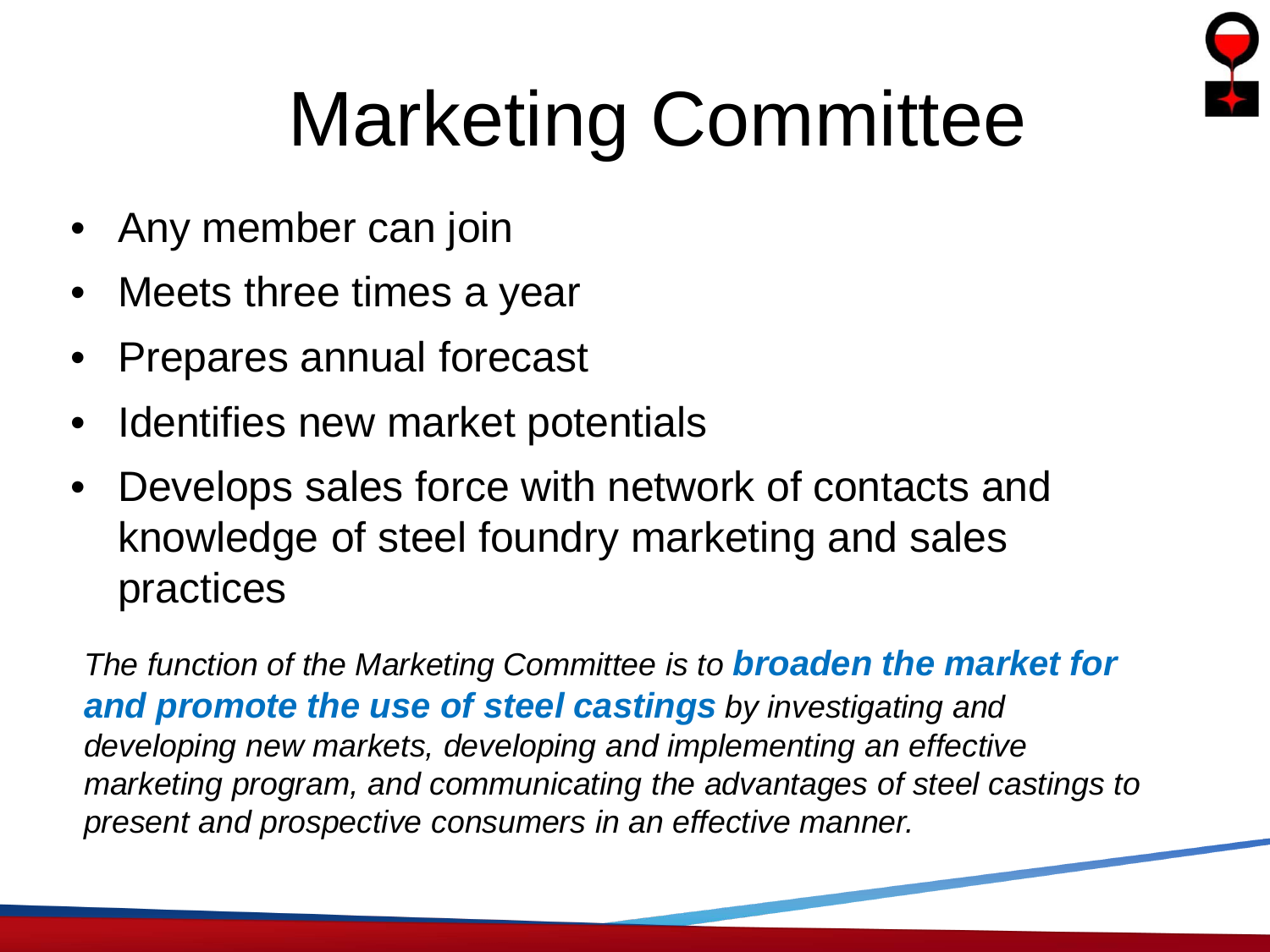

#### Leadership Meetings

- Spring Leadership Meeting
	- Timely Business information
		- Digital Manufacturing Technologies/Energy
		- Economic report/ Benchmarking
- Fall Leadership Conference
	- Networking retreat
		- Meet and network with industry leaders
		- Yearly forecast/ business roundtable
		- Policy and technical updates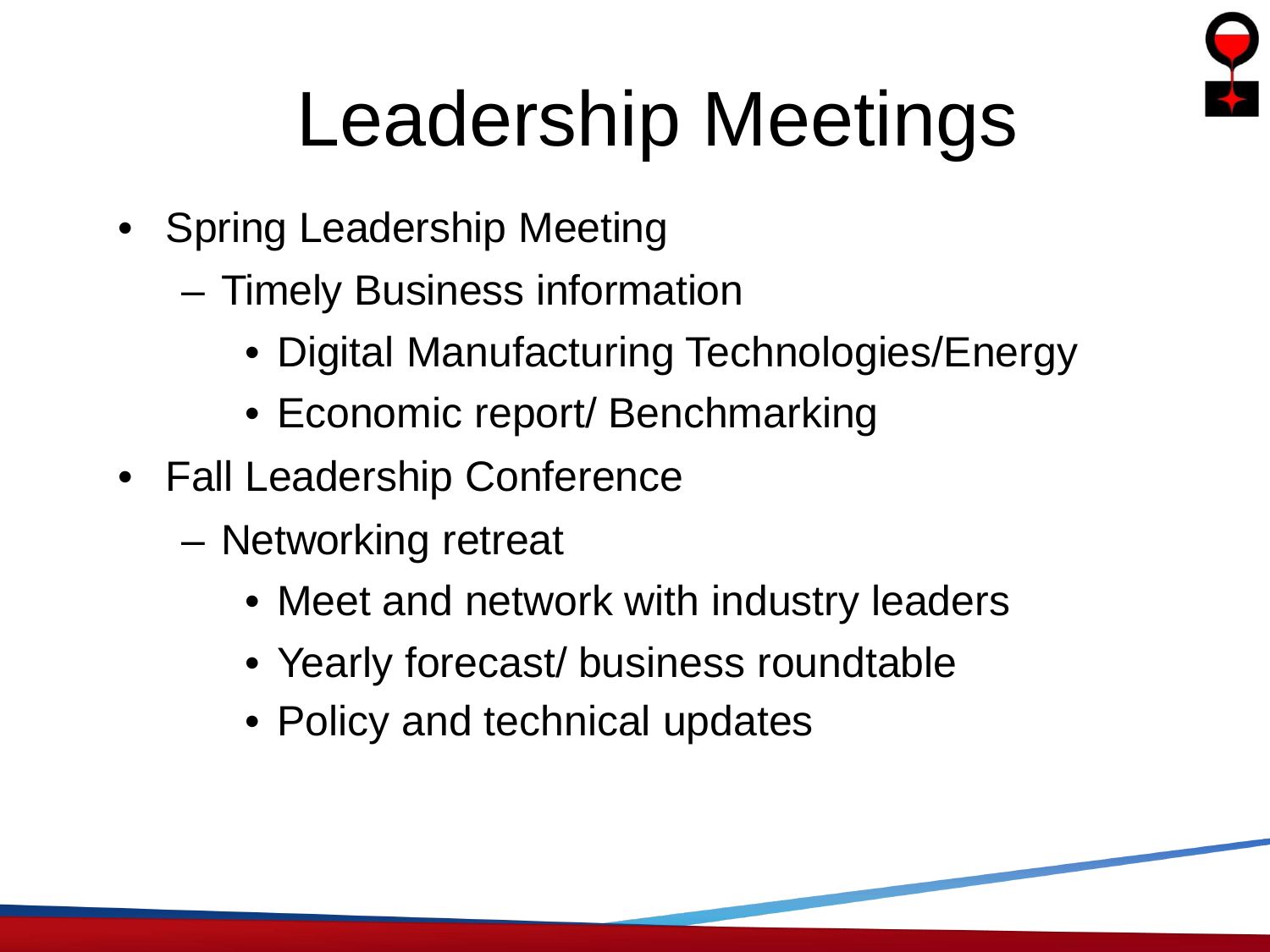#### Surveys



- Short surveys proposed by members
	- Limited to a single topic and 5 questions
	- All responses sent to respondents
	- Past areas: safety glasses, Capex plans, surcharges/military work/ EAF dust/ energy
- Long surveys for benchmarks
	- Capacity/ performance benchmarking
- SFSA Trend cards
	- Provides most current and accurate picture of market activity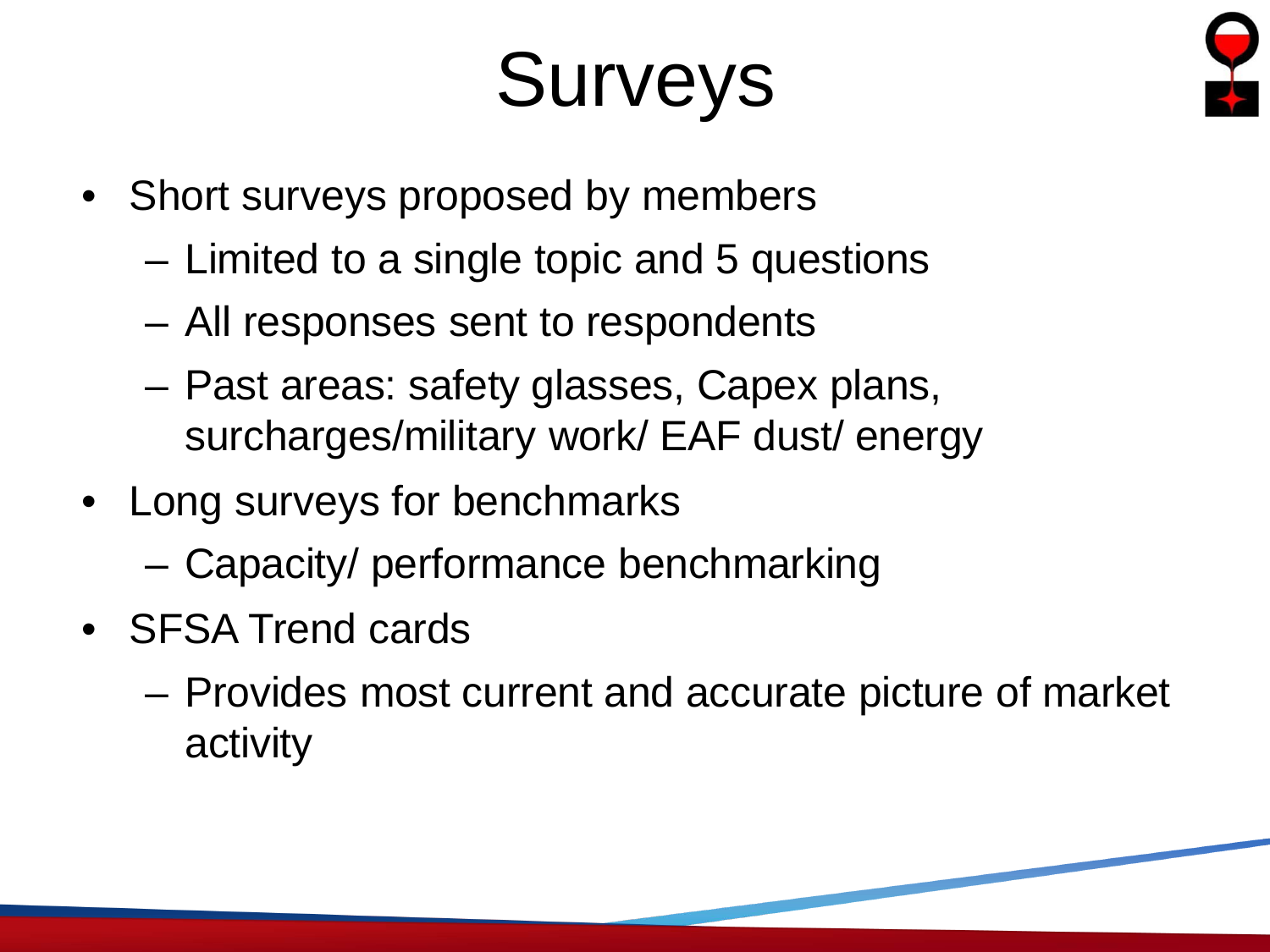#### Future Leaders Group



- SFSA members commonly have large demographic gap of 20 years between senior staff and new leaders
- Future Leaders is to develop younger staff/ develop their peer group network/ tour plants and talk to industry leaders/ integrate into the committee structure of SFSA
- All members are able to add staff to the group.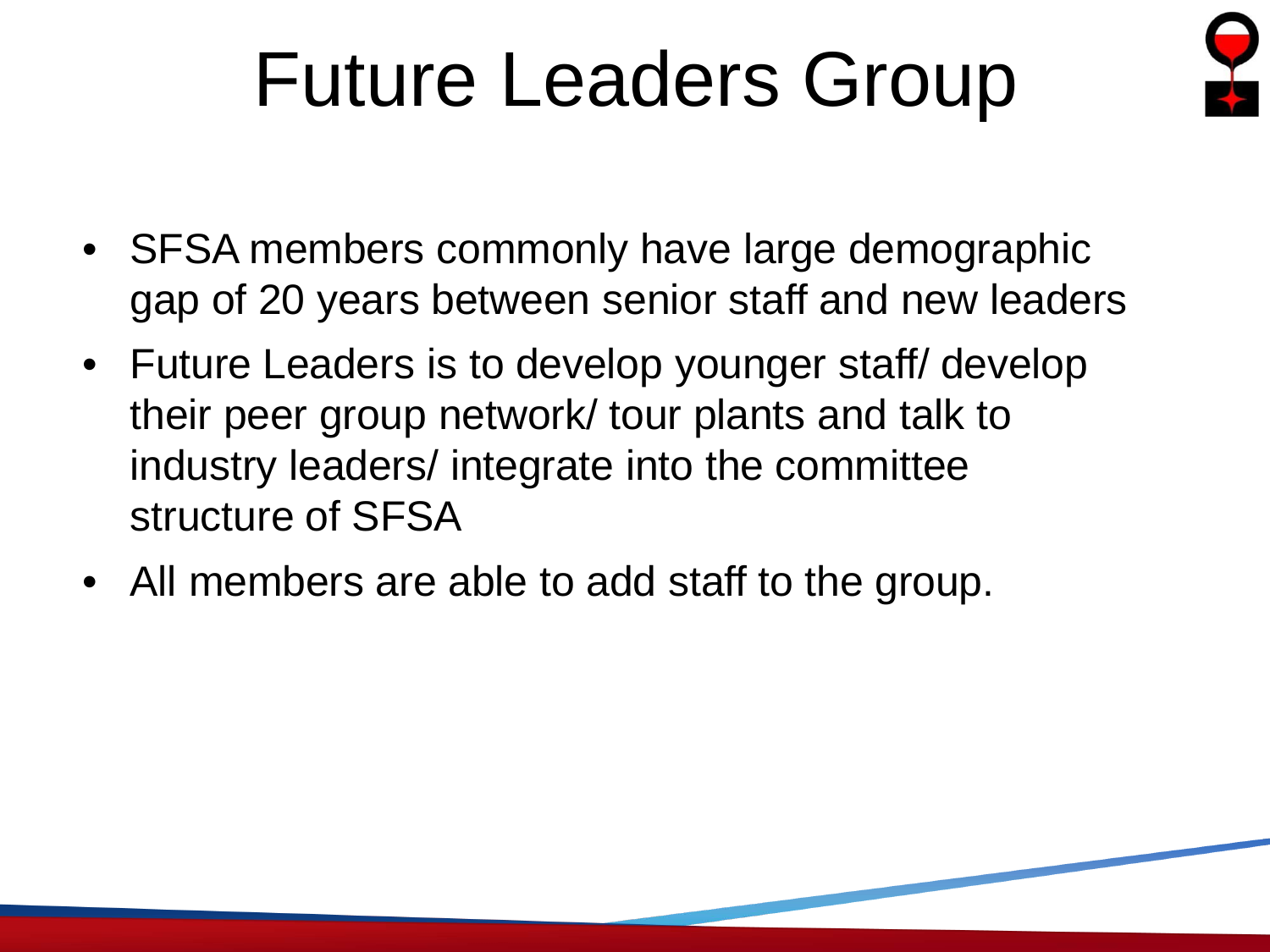#### HR & Safety Group



- HR/Safety Group meets two times a year
	- SFSA makes safety awards to members with exceptional records
	- Committee has roundtable discussion focusing on a current topic.
	- All members invited to participate
- "A member reported improving their Safety record and save six figures annually as a result of benchmarking best practices with other members."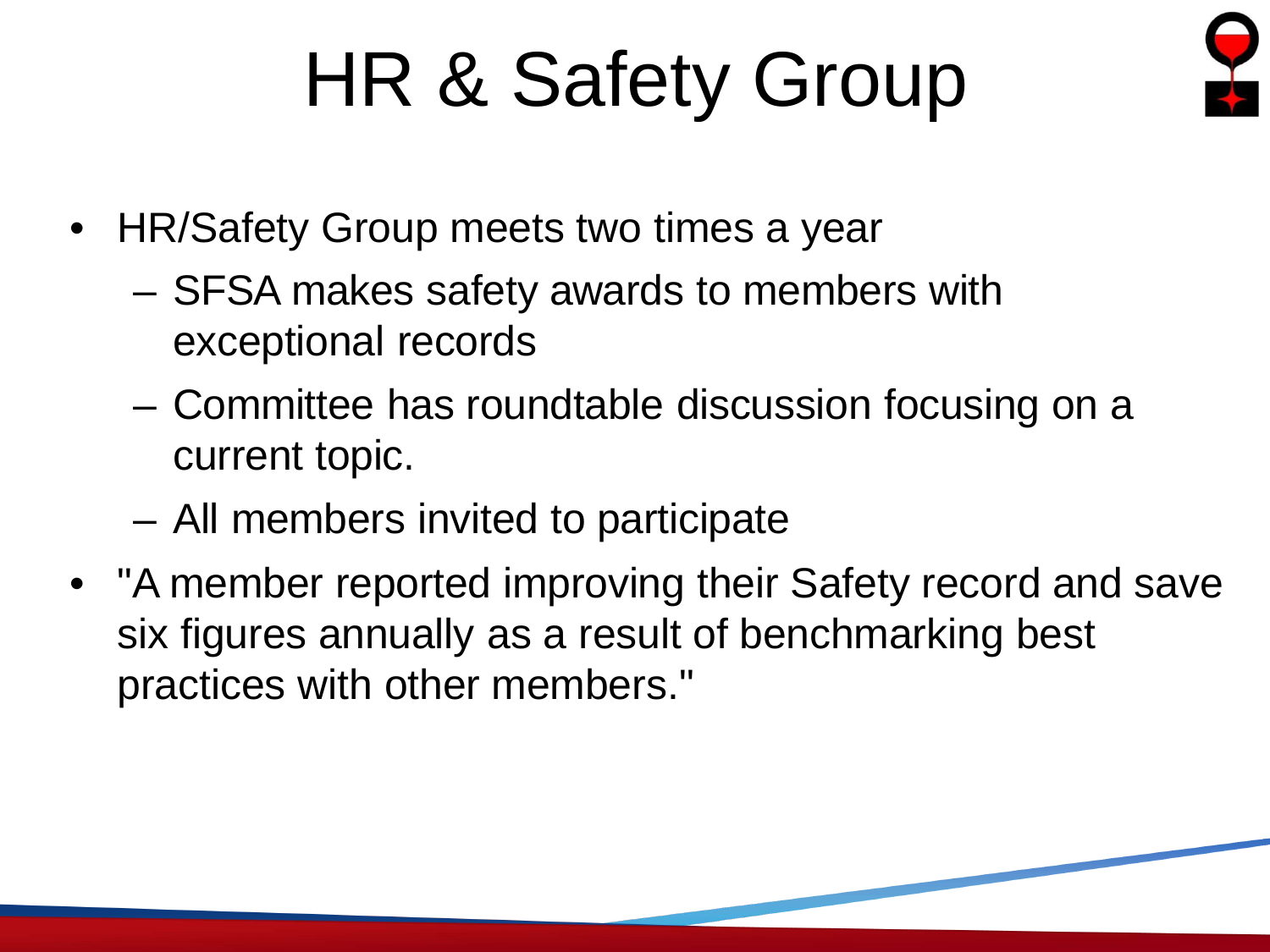#### HR & Safety



- Regulations and Working Practices are changing all the time. The only way to stay up to date is to stay up to date on the requirements.
- Foundries are at the top of the OSHA Hit List. The most concerted pressure is in the area of Record Keeping and Lockout/Tagout
- Join the Safety Group for up-to-date information and networking.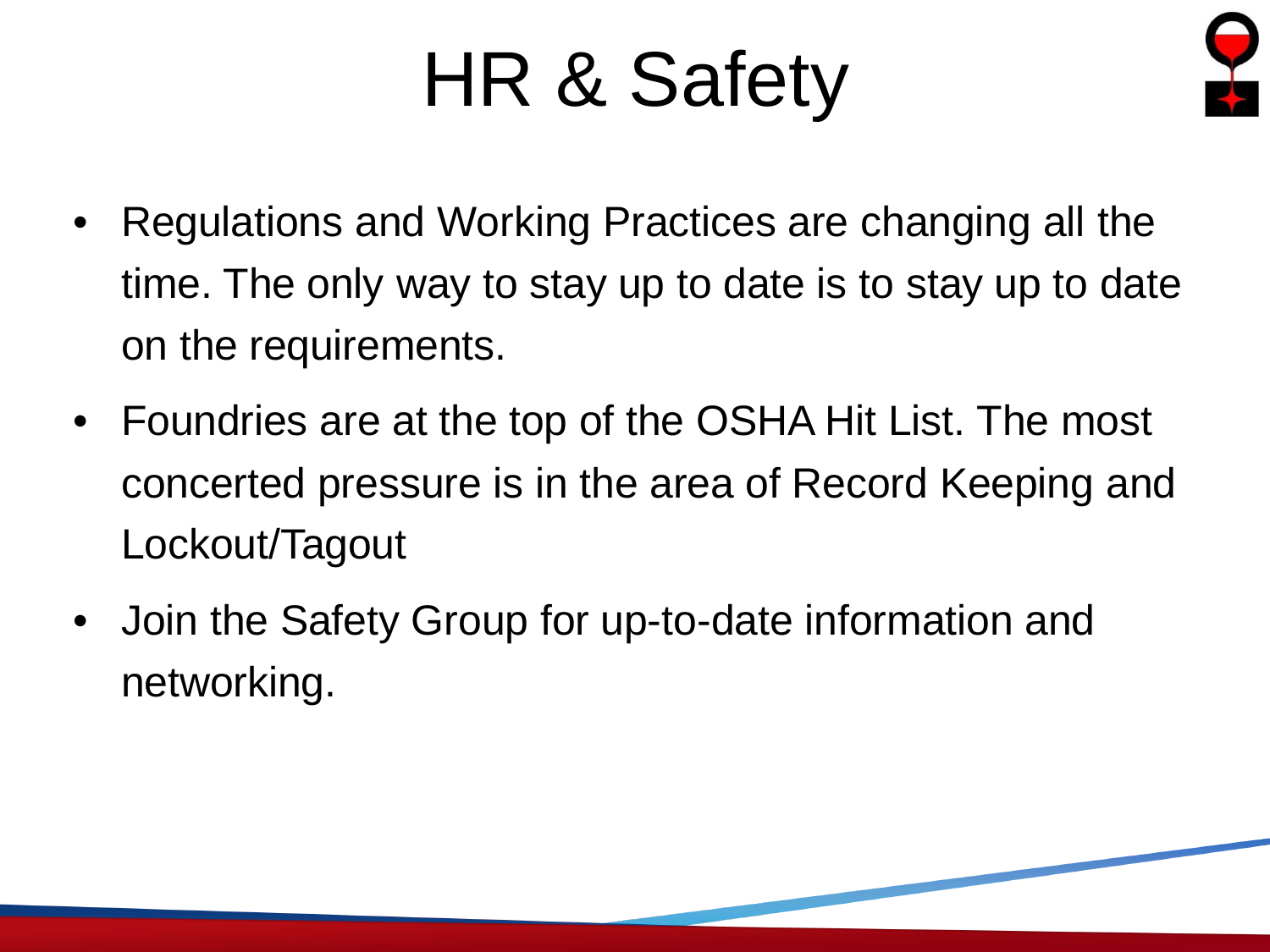#### SFSA Advocacy



- SFSA works with the American Foundry Society (AFS) and other organizations to advocate for the steel casting industry
- EPA
	- Worked on the MACT standard
	- Alerted members on the GHG reporting
- OSHA
	- Working on combustible dust
	- Alerted industry on hex-chrome